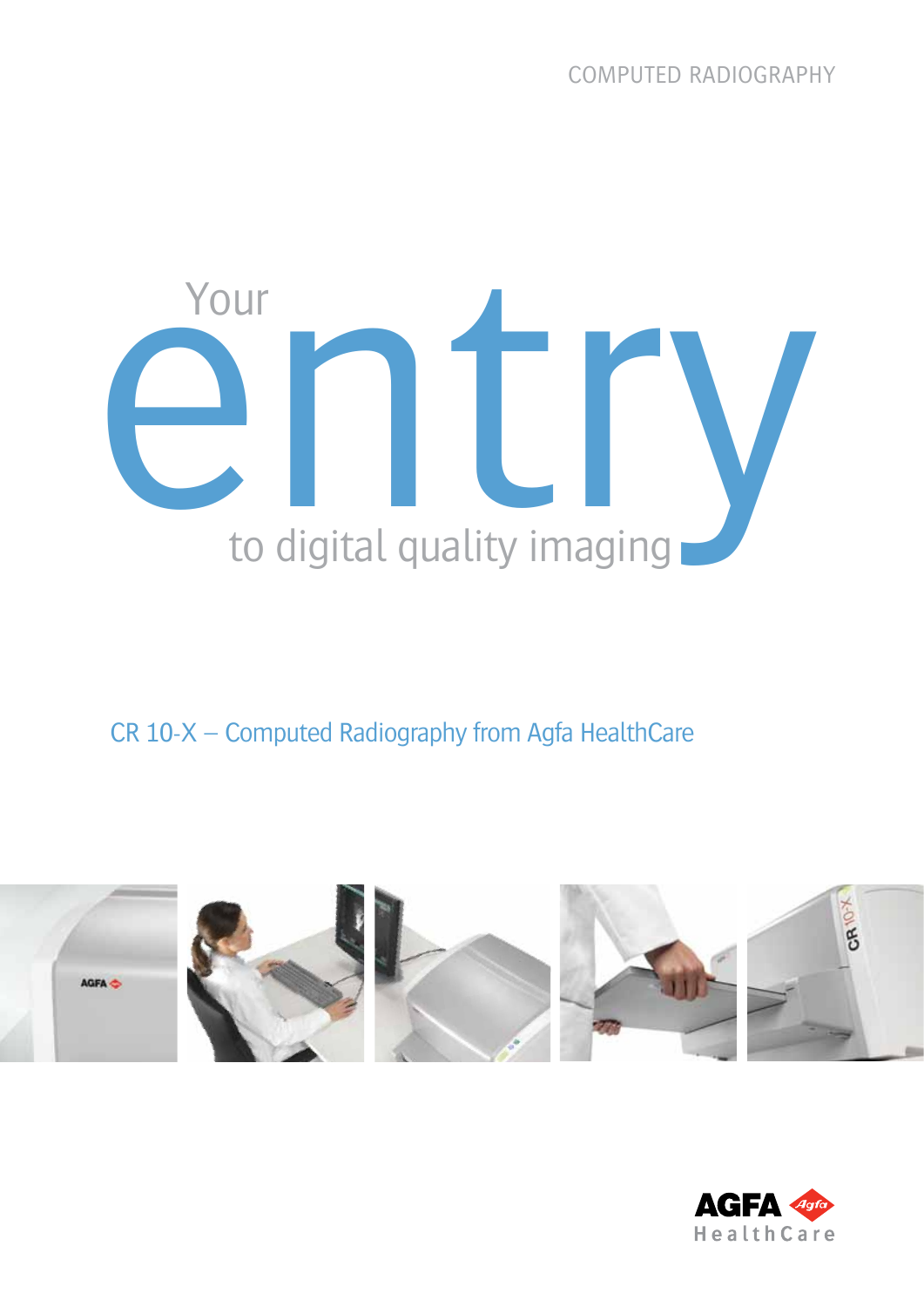### affordable digital quality imaging

An affordable entry into Digital Radiography, without compromising image quality. One that enables you to enjoy all the benefits of proven Agfa HealthCare technologies renown for delivering high image quality, but at a price synonymous with your organization's budgetary constraints. A solution that eases workflow. That has a modular, robust and simple design that means it can withstand harsh environments and temperature changes yet requires minimal intervention – making service and maintenance fast and simple.

The solution? The CR 10-X – an entry level, compact single slot, table top digitizer that provides your gateway into a digital future with Computed Radiography (CR).

### Priced for the cost-conscious

The simple yet smart new design concept of the CR 10-X creates an affordable opportunity to enter the CR environment. By addressing the needs of lower volume operations, rural hospitals, private practices and wherever there is a plan to move from analog to digital, it is the ideal choice for the cost-conscious organization.

### No compromise on image quality

Comprising high resolution scanning of  $100\mu$ m pixels, through MUSICA² image processing with NX, the CR 10-X processes plates at a rate of 34 per hour.

MUSICA² automatically analyzes the characteristics of each image and optimizes processing parameters – independent of body part and dose deviations. The result is minimal retakes, re- or post-processing and no body part dependent configuration or customization required. In addition, MUSICA² provides a consistent look and feel on the CR images, when combined with Agfa HealthCare's DR system, providing extra diagnostic confidence.

Because MUSICA² is completely automated, and does all the calibration and processing, there is no lengthy training required and technical experience is not necessary.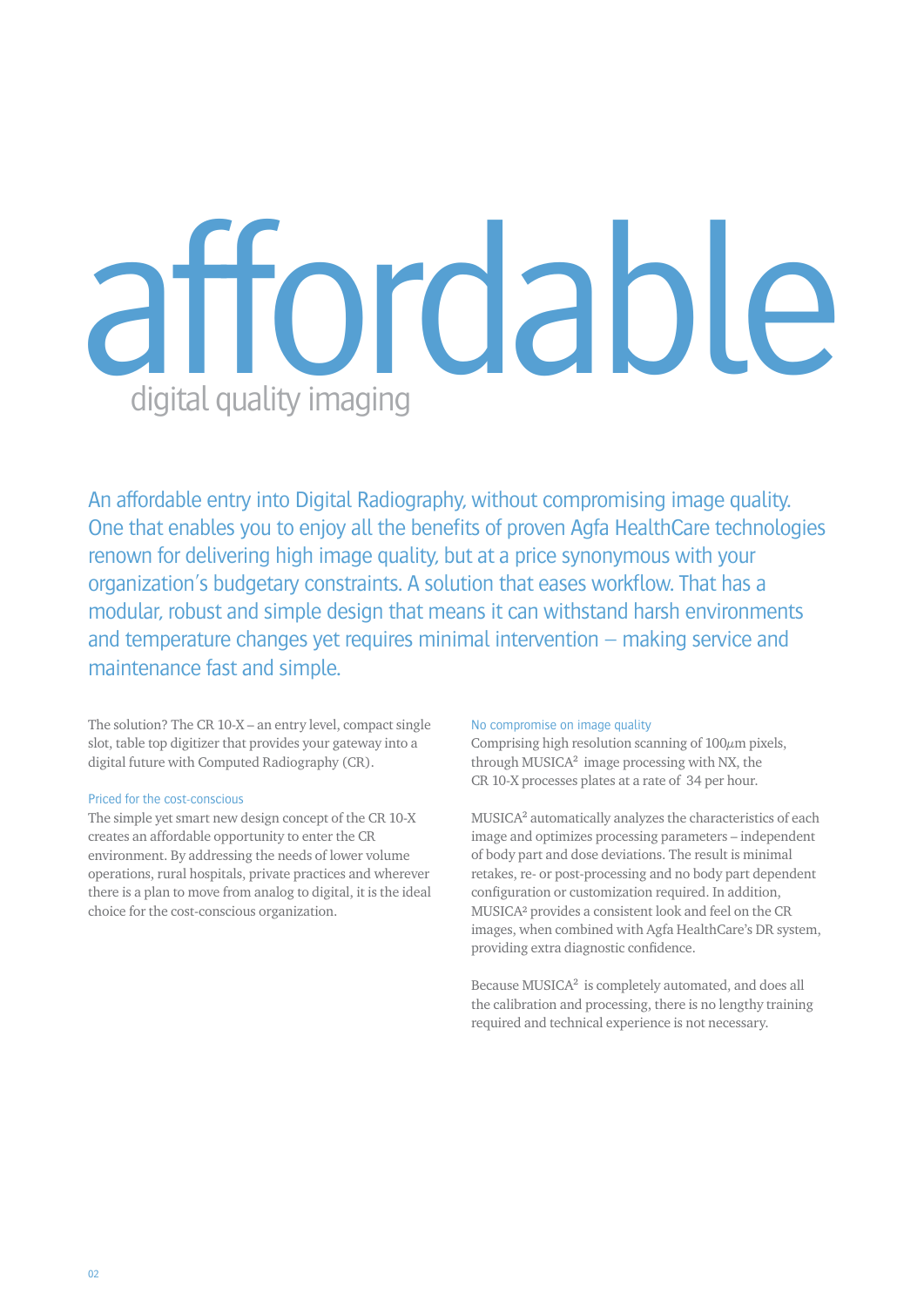

The CR 10-X from Agfa HealthCare: Affording you entry to Computed Radiography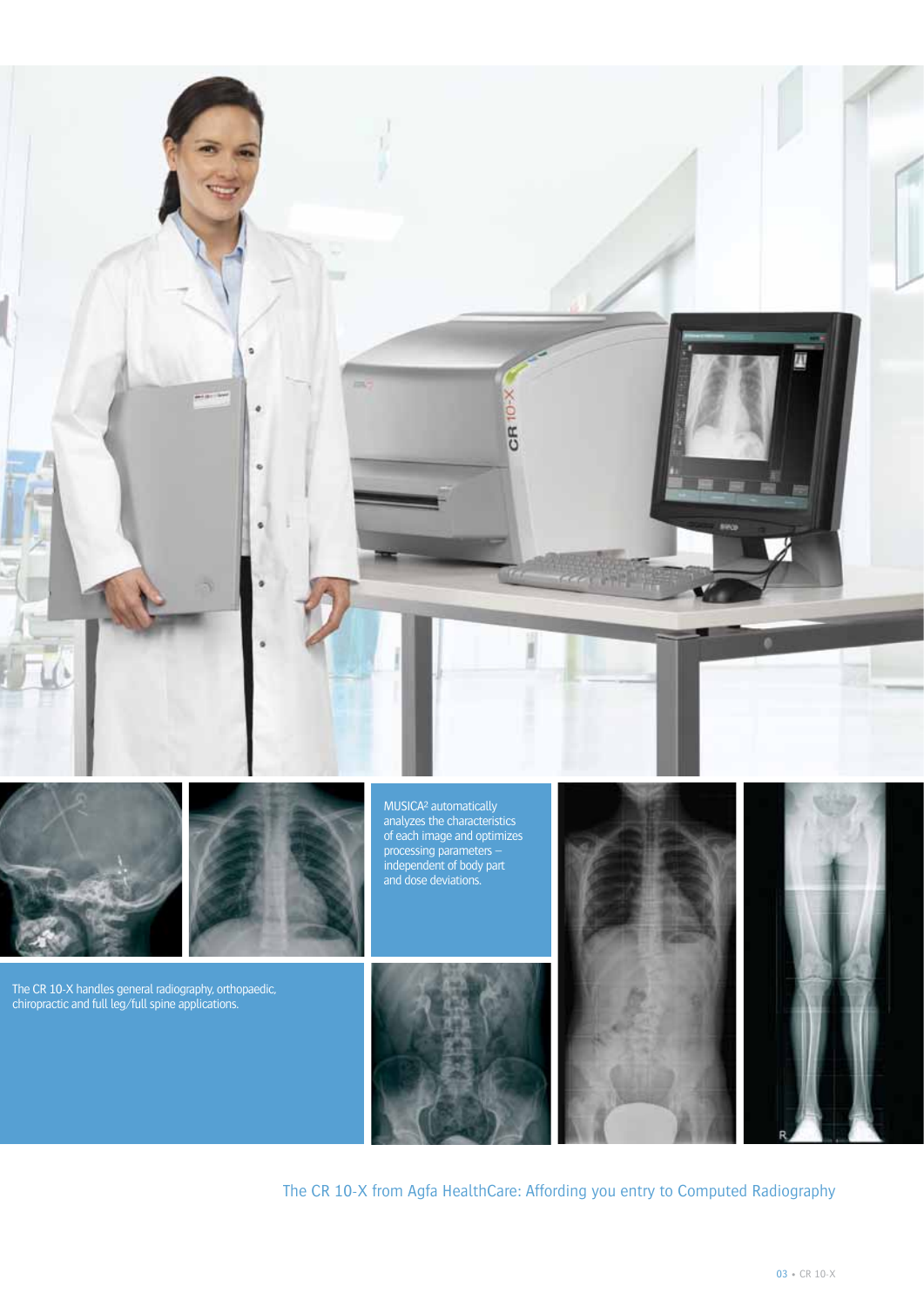### streamlined integrated workflow

Making your existing solutions work harder for you is a driving force in today's economically challenging environment. With the CR 10-X's versatility and integration delivering increased workflow, you will maximize your return on investment.

### Versatile and cost-effective multiple study capabilities

Suitable for general radiology, orthopaedics, chiropractic and full-leg/full spine applications, the CR 10-X's broad range of application capabilities make it highly versatile and cost-effective. With this single product capable of delivering multiple applications, investment is kept to a minimum while workflow is eased.

### Ideal for space restricted environments

The CR 10-X's small table top footprint (W58 x D70 X H47.1 cm) makes it ideal for space restricted areas. With additional fitments, it can be integrated easily as a mobile unit into cars, vans, trucks or other mobile facilities.

### Low total cost of ownership

Total cost of ownership is a key measure when choosing new solutions. The CR 10-X's simple, modular, component-based design makes installation fast and easy. Weighing in at just 29kg, it can be handled by a single person. Special LED technology in the erasure unit means the CR 10-X requires low power, so standard electrical outlets are sufficient.

### Networking capabilities deliver seamless integration

The CR 10-X is fully DICOM compliant making integrating the digitizer with other solution elements quick and easy.

### Delivering a complete solution

The CR 10-X, when combined with the NX workstation, the DRYSTAR 5302 hardcopy imager and/or the SE Suite software delivers a complete CR solution at an affordable price. The NX auto-cropping optimizes image size for the available film size and reduces storage space; the DRYSTAR 5302 with dry film offers a reliable and flexible hardcopy solution; the SE Suite software is a multi-modality solution for diagnostic viewing, reporting and archiving of medical imaging data and provides seamless integration.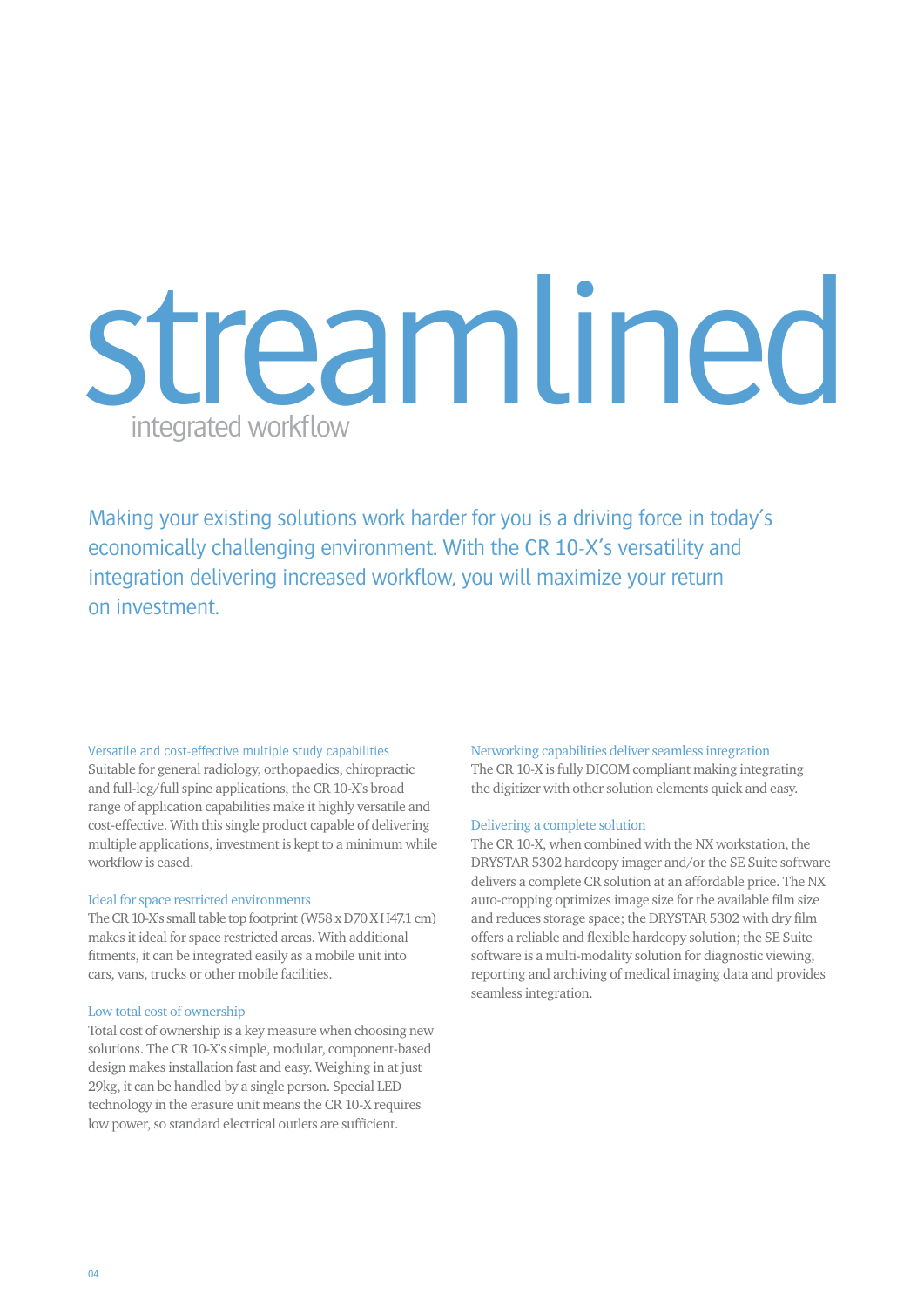



The CR 10-X from Agfa HealthCare: Affording you entry to Computed Radiography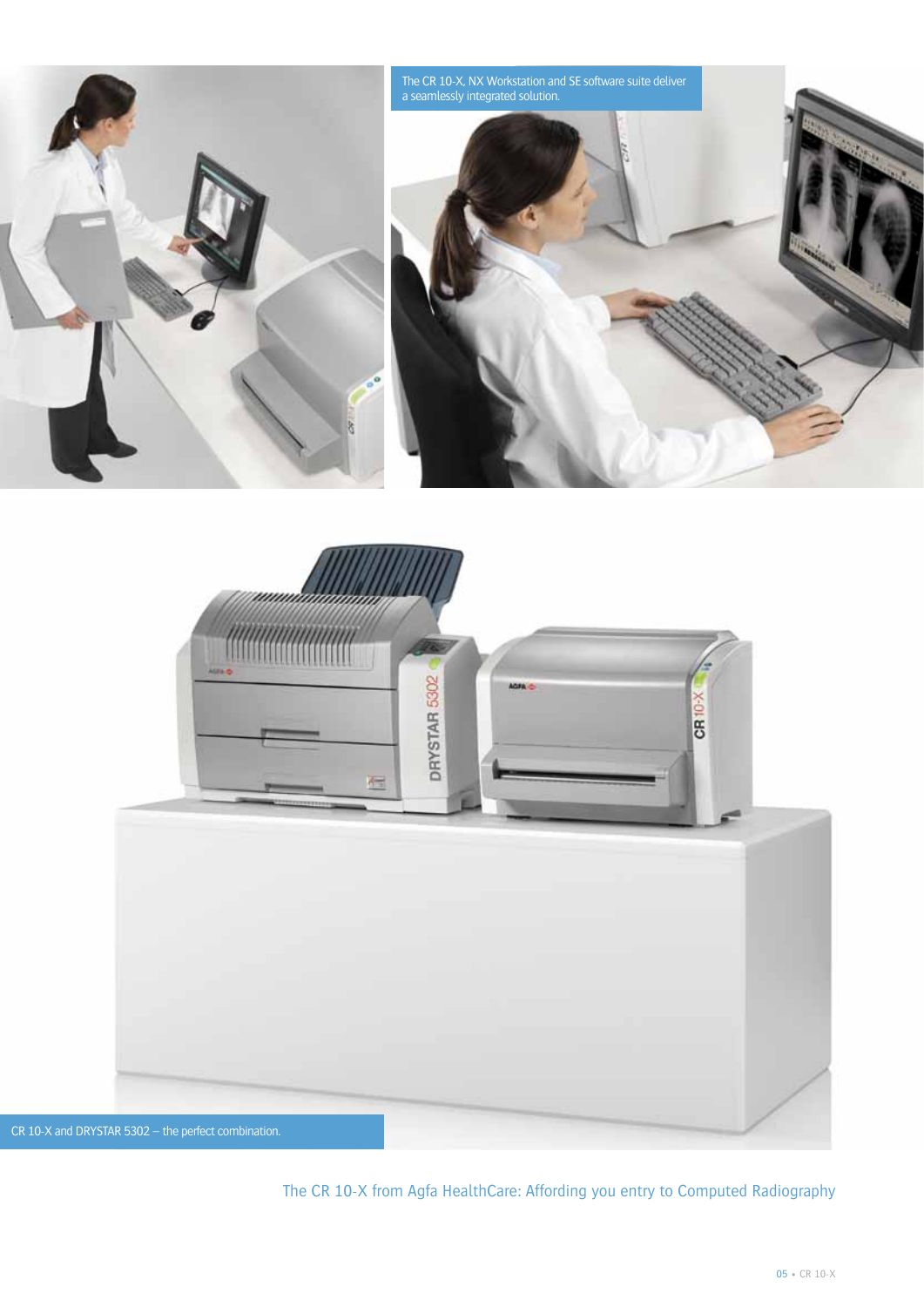## easy maintenance Swift and

Short installation times. A modular design that facilitates maintenance. Minimal intervention due to robust yet streamlined design. Looking after the CR 10-X is fast and easy.

### Fast and simple service and maintenance

The modular technology within the CR 10-X shortens installation and service time. Its single slot cassette and plate handling uses only two motors, resulting in minimal intervention. Covers, modules and parts are easy to replace, with a single tool making service and maintenance fast and simple. In addition, smartcard technology (USB) stores the up-to-date site-specific settings and service information. This simplifies access to service data and on-site replacement.

### A robust and reliable solution

The CR 10-X's streamlined yet robust design, comprising minimal moving parts, means it can withstand harsh environments and temperature changes. Its horizontal cassette insertion prevents dust and dirt from being introduced into the system.

### A choice of service agreements

Agfa HealthCare offers service agreement solutions tailored to the individual customer's situation. The service agreements are available in Basic, Comfort and Advanced levels, making lifecycle costs predictable.

A worldwide team of some 1000 professionals is at your service to provide support at all phases of your project. As an additional service, they can help you customize your examination tree or link RIS protocol codes, for an even higher return on investment. Furthermore, this team carries out tasks that go well beyond maintenance, including value-added services such as super user training, staff training and software upgrades.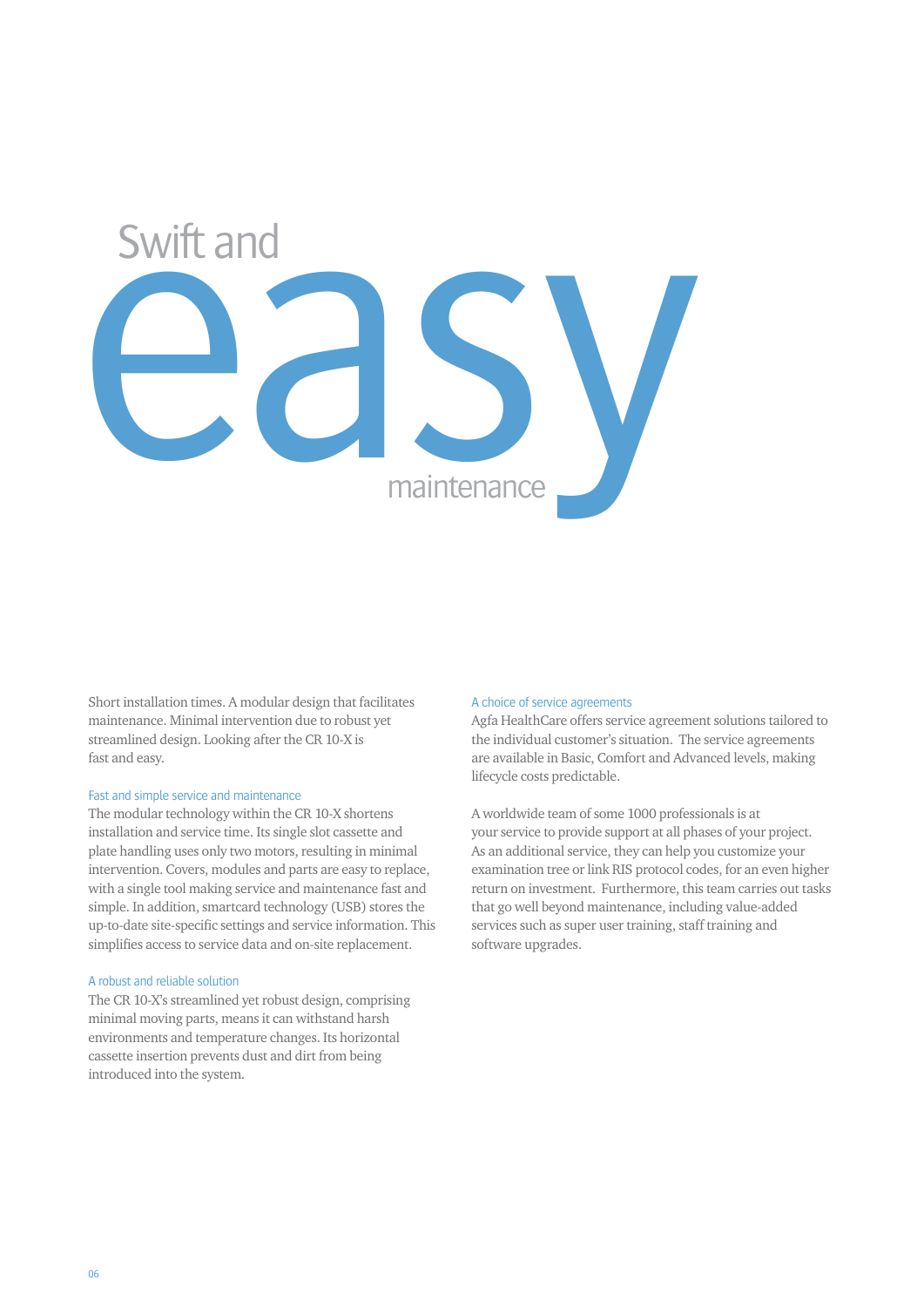



The CR 10-X's simple design makes installation fast and easy. Its horizontal cassette insertion prevents dust and dirt being introduced into the system.